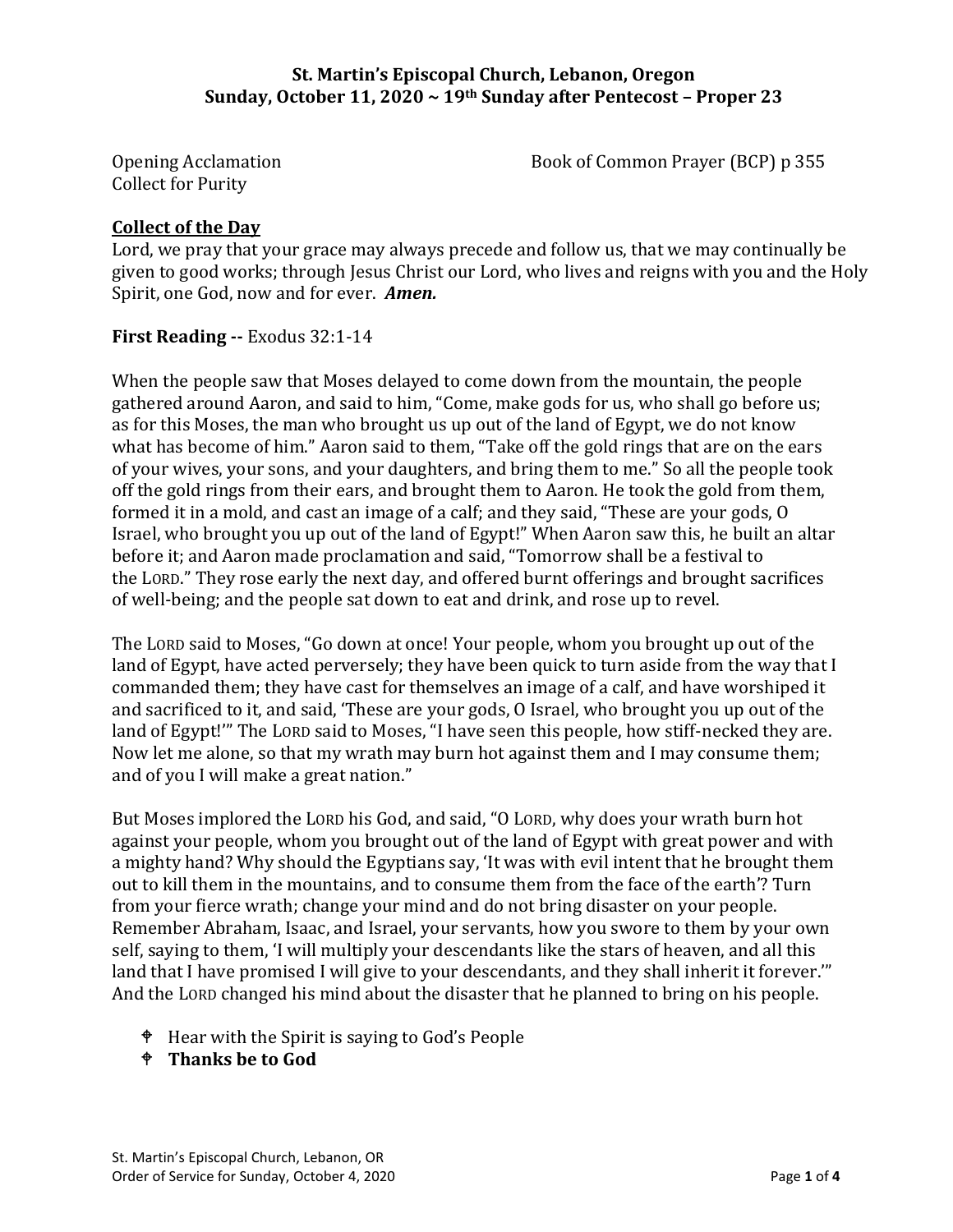**Psalm** 106:1-6, 19-23 1 Hallelujah! Give thanks to the LORD, for he is good, \* for his mercy endures for ever. 2 Who can declare the mighty acts of the LORD \* or show forth all his praise? 3 Happy are those who act with justice \* and always do what is right! 4 Remember me, O LORD, with the favor you have for your people, \* and visit me with your saving help; 5 That I may see the prosperity of your elect and be glad with the gladness of your people, \* that I may glory with your inheritance. 6 We have sinned as our forebears did; \* we have done wrong and dealt wickedly. 19 Israel made a bull-calf at Horeb \* and worshiped a molten image; 20 And so they exchanged their Glory \* for the image of an ox that feeds on grass. 21 They forgot God their Savior, \* who had done great things in Egypt, 22 Wonderful deeds in the land of Ham, \* and fearful things at the Red Sea. 23 So he would have destroyed them, had not Moses his chosen stood before him in the breach,  $*$ to turn away his wrath from consuming them.

# **Second Lesson –** Philippians 4:1-9

My brothers and sisters, whom I love and long for, my joy and crown, stand firm in the Lord in this way, my beloved. I urge Euodia and I urge Syntyche to be of the same mind in the Lord. Yes, and I ask you also, my loyal companion, help these women, for they have struggled beside me in the work of the gospel, together with Clement and the rest of my coworkers, whose names are in the book of life.

Rejoice in the Lord always; again I will say, Rejoice. Let your gentleness be known to everyone. The Lord is near. Do not worry about anything, but in everything by prayer and supplication with thanksgiving let your requests be made known to God. And the peace of God, which surpasses all understanding, will guard your hearts and your minds in Christ Jesus.

Finally, beloved, whatever is true, whatever is honorable, whatever is just, whatever is pure, whatever is pleasing, whatever is commendable, if there is any excellence and if there is anything worthy of praise, think about these things. Keep on doing the things that you have learned and received and heard and seen in me, and the God of peace will be with you.

- Hear with the Spirit is saying to God's People
- **Thanks be to God**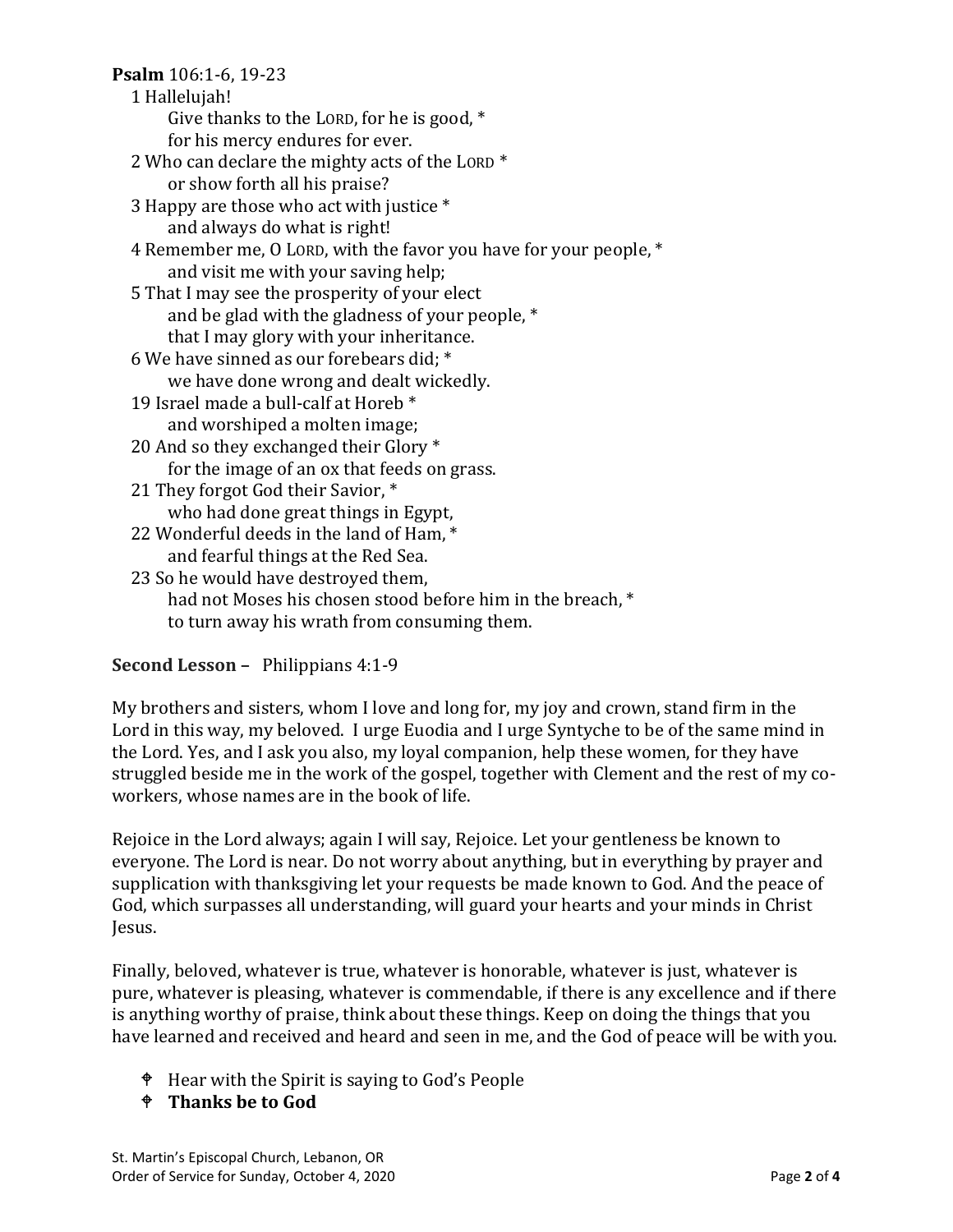**Glory to you, Lord Christ.** Once more Jesus spoke to the people in parables, saying: "The kingdom of heaven may be compared to a king who gave a wedding banquet for his son. He sent his slaves to call those who had been invited to the wedding banquet, but they would not come. Again, he sent

The Holy Gospel of our Lord Jesus Christ, according to **Matthew (16: 21-28)**

other slaves, saying, 'Tell those who have been invited: Look, I have prepared my dinner, my oxen and my fat calves have been slaughtered, and everything is ready; come to the wedding banquet.' But they made light of it and went away, one to his farm, another to his business, while the rest seized his slaves, mistreated them, and killed them. The king was enraged. He sent his troops, destroyed those murderers, and burned their city. Then he said to his slaves, 'The wedding is ready, but those invited were not worthy. Go therefore into the main streets, and invite everyone you find to the wedding banquet.' Those slaves went out into the streets and gathered all whom they found, both good and bad; so the wedding hall was filled with guests.

"But when the king came in to see the guests, he noticed a man there who was not wearing a wedding robe, and he said to him, 'Friend, how did you get in here without a wedding robe?' And he was speechless. Then the king said to the attendants, 'Bind him hand and foot, and throw him into the outer darkness, where there will be weeping and gnashing of teeth.' For many are called, but few are chosen."

This is the Gospel of the Lord.

**Thanks be to God** 

**Nicene Creed BCP p 358 Prayers of the People, Form III BCP p. 387** Father, we pray for your holy Catholic Church; *That we all may be one.*

Grant that every member of the Church may truly and humbly serve you; *That your Name may be glorified by all people.*

We pray for all bishops, priests, and deacons; *That they may be faithful ministers of your Word and Sacraments.*

We pray for all who govern and hold authority in the nations of the world; *That there may be justice and peace on the earth.*

Give us grace to do your will in all that we undertake; *That our works may find favor in your sight.*

**Sermon** The Rev. Debbie Vanover